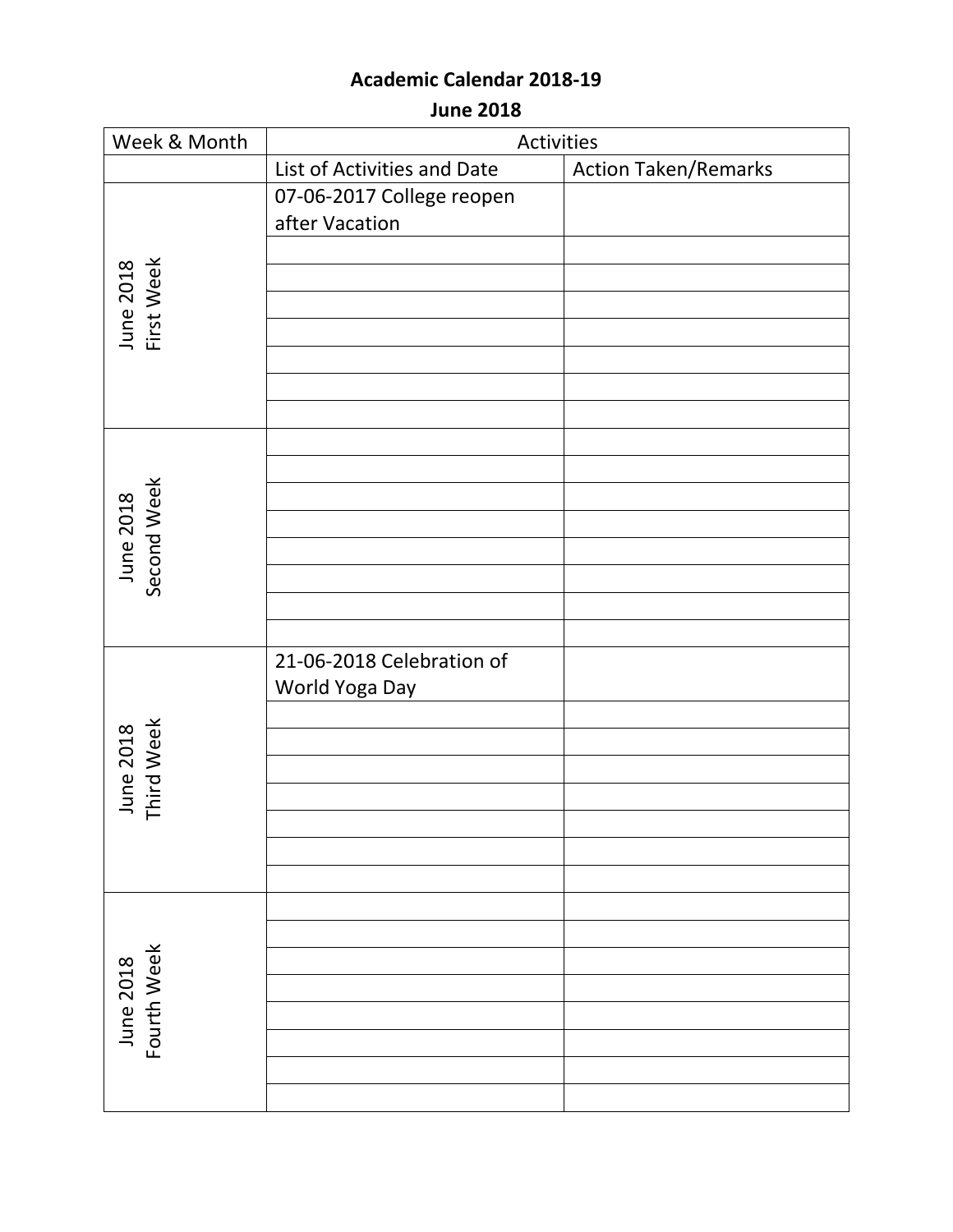**July 2018**

| Week & Month             | Activities                        |                             |
|--------------------------|-----------------------------------|-----------------------------|
|                          | List of Activities and Date       | <b>Action Taken/Remarks</b> |
| July 2018<br>First Week  |                                   |                             |
| July 2018<br>Second Week |                                   |                             |
| July 2018<br>Third Week  | NAAC Work, Admission Work         |                             |
| July 2018<br>Fourth Week | 25-07-2018 Blood Donation<br>Camp |                             |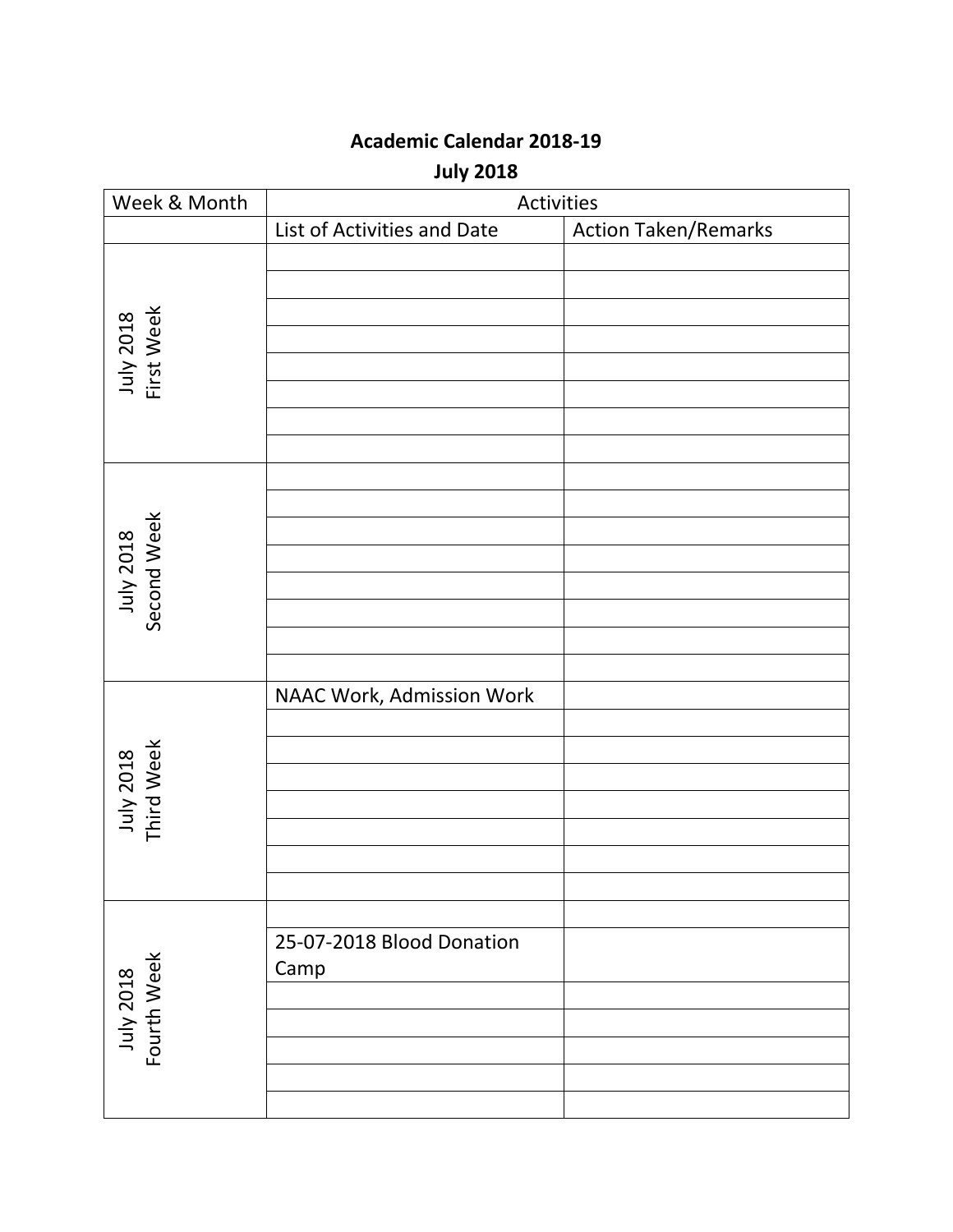## **August 2018**

| Week & Month               | Activities                                |                             |
|----------------------------|-------------------------------------------|-----------------------------|
|                            | List of Activities and Date               | <b>Action Taken/Remarks</b> |
|                            | NAAC Work, Admission Work                 |                             |
|                            |                                           |                             |
| August 2018                |                                           |                             |
| First Week                 |                                           |                             |
|                            |                                           |                             |
|                            |                                           |                             |
|                            |                                           |                             |
|                            |                                           |                             |
|                            |                                           |                             |
|                            |                                           |                             |
| August 2018<br>Second Week |                                           |                             |
|                            |                                           |                             |
|                            |                                           |                             |
|                            |                                           |                             |
|                            |                                           |                             |
|                            |                                           |                             |
|                            | 15 <sup>th</sup> August- Independence Day |                             |
|                            | 17-08-2018 Life Skill Training            |                             |
|                            | Programme                                 |                             |
|                            | 21-08-2018 Orientation                    |                             |
| August 2018<br>Third Week  | Programme of Students                     |                             |
|                            |                                           |                             |
|                            |                                           |                             |
|                            |                                           |                             |
|                            |                                           |                             |
|                            |                                           |                             |
| August 2018                |                                           |                             |
| <b>Fourth Week</b>         |                                           |                             |
|                            |                                           |                             |
|                            |                                           |                             |
|                            |                                           |                             |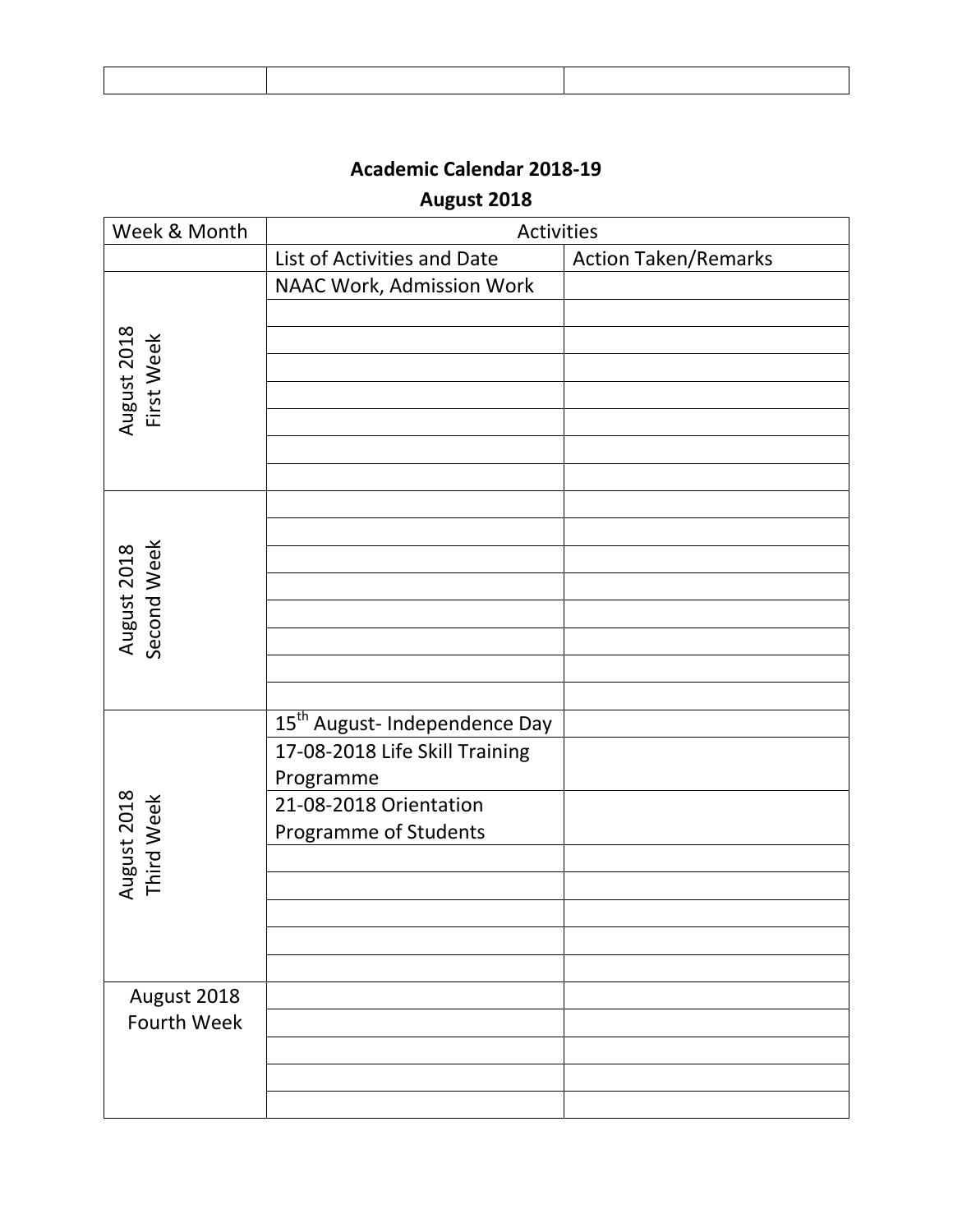| 29 <sup>th</sup> August- National Sports |  |
|------------------------------------------|--|
| Dav                                      |  |

#### **September 2018**

| Week & Month                 | Activities                             |                             |
|------------------------------|----------------------------------------|-----------------------------|
|                              | List of Activities and Date            | <b>Action Taken/Remarks</b> |
|                              | 05-09-2018 A Special Lecture<br>On GST |                             |
|                              | 07-09-2018 A Dialogue with             |                             |
|                              | Writers                                |                             |
|                              |                                        |                             |
| September 2018<br>First Week |                                        |                             |
|                              |                                        |                             |
|                              |                                        |                             |
|                              | 10-09-2018 World Suicide               |                             |
|                              | <b>Prevention Day</b>                  |                             |
|                              |                                        |                             |
|                              | 17-09-2018 District Level              |                             |
|                              | Kannada Quiz Programme                 |                             |
| Second Week                  |                                        |                             |
| September 2018               |                                        |                             |
|                              |                                        |                             |
|                              |                                        |                             |
| September 2018<br>Third Week | 24-09-2018 to 29-09-2018               |                             |
|                              | Internal assessment                    |                             |
|                              |                                        |                             |
|                              |                                        |                             |
|                              |                                        |                             |
|                              |                                        |                             |
|                              |                                        |                             |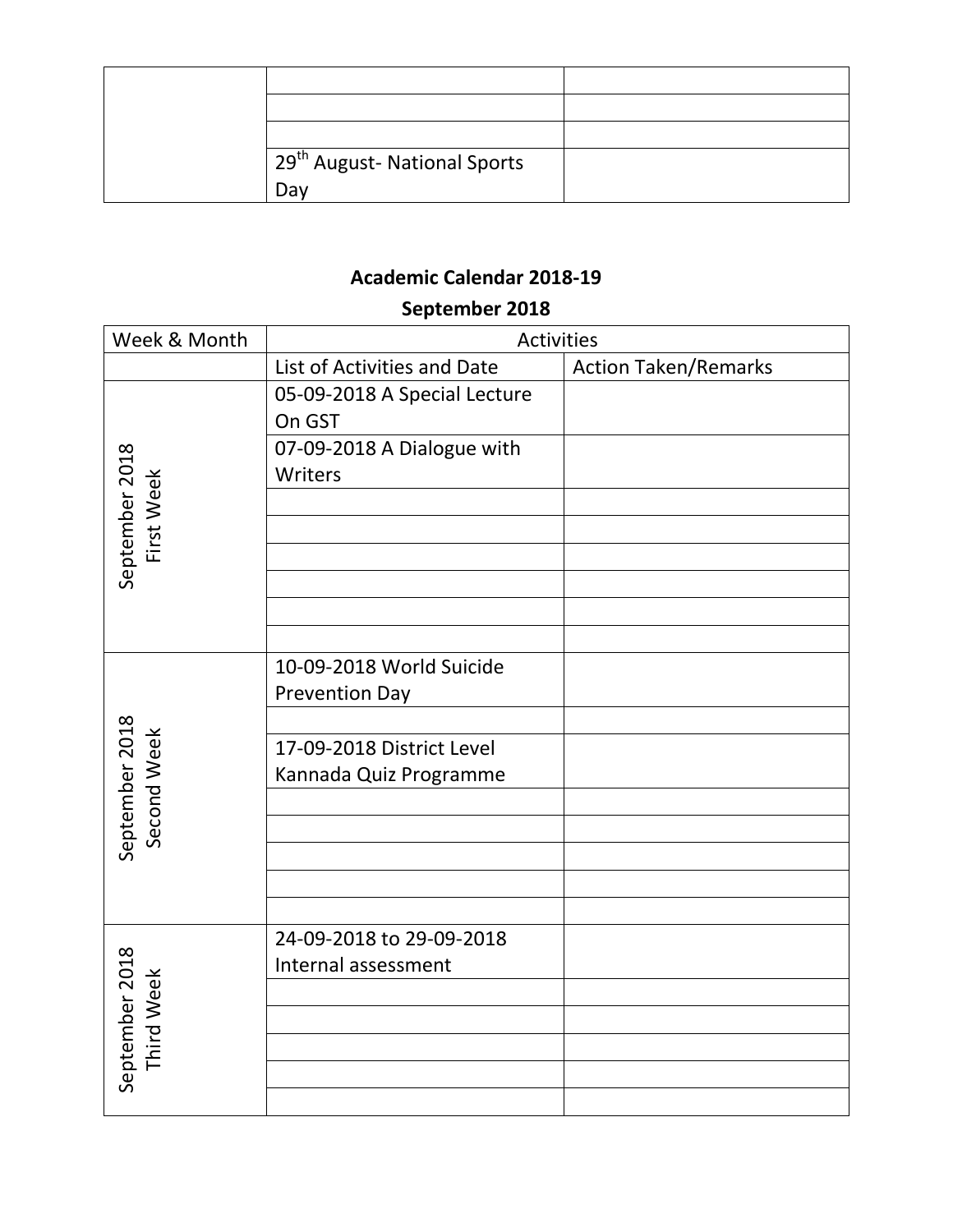|                               | 24 <sup>th</sup> Sept: NSS Day |  |
|-------------------------------|--------------------------------|--|
|                               | Celebration of Bhagat Sing'    |  |
|                               |                                |  |
| September 2018<br>Fourth Week |                                |  |
|                               |                                |  |
|                               |                                |  |
|                               |                                |  |
|                               |                                |  |

#### **October 2018**

| Week & Month                  | Activities                                     |                             |
|-------------------------------|------------------------------------------------|-----------------------------|
|                               | List of Activities and Date                    | <b>Action Taken/Remarks</b> |
| October 2018<br>First Week    | 2 <sup>nd</sup> October-Gandhi Jayanthi        |                             |
| October 2018<br>Second Week   | 18-10-2017 Last working day of<br>the Semester |                             |
| October<br>2018<br>Third Week |                                                |                             |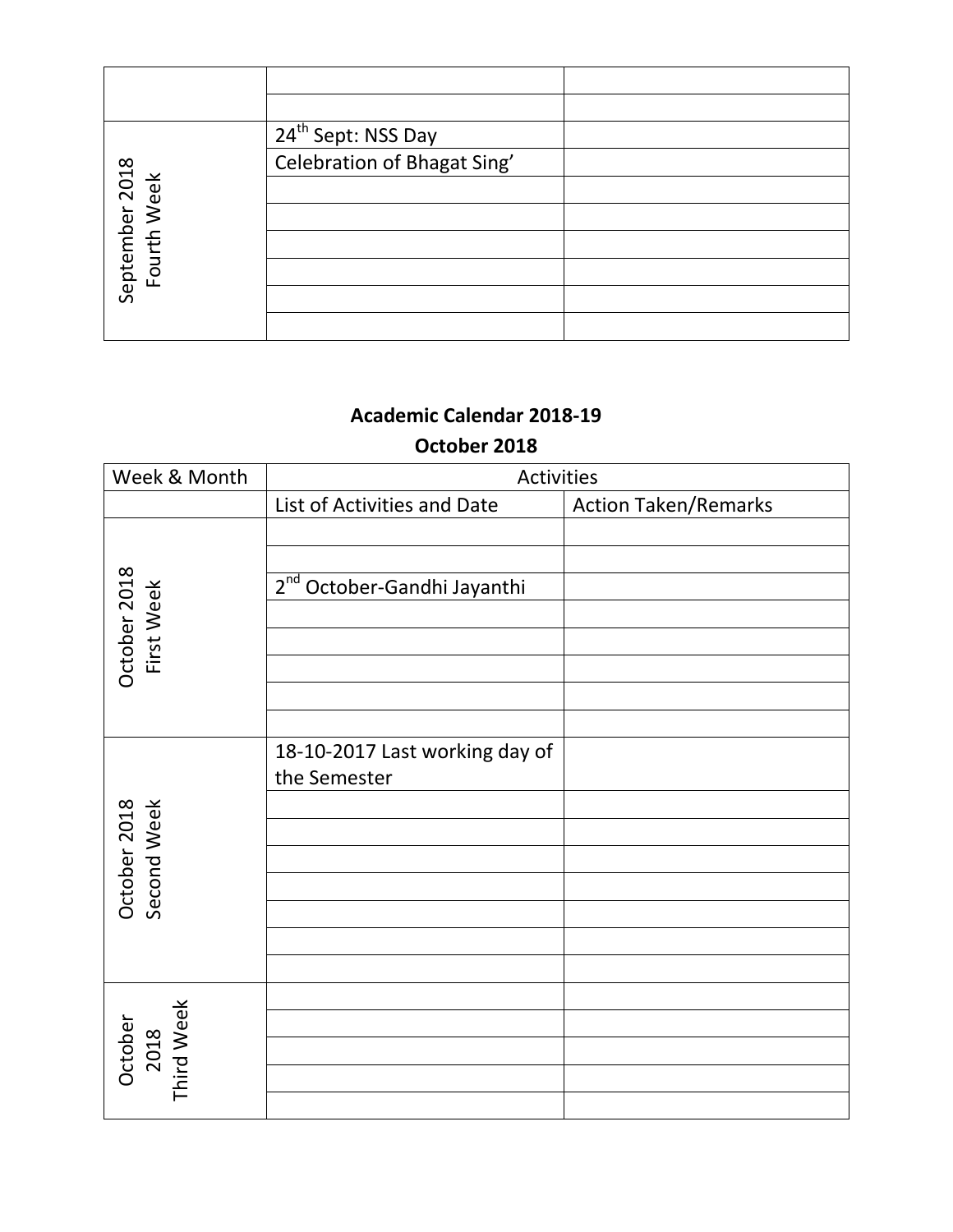| October 2018<br>Fourth Week |  |
|-----------------------------|--|
|                             |  |
|                             |  |
|                             |  |
|                             |  |

#### **November 2018**

| Week & Month                          | Activities                  |                             |
|---------------------------------------|-----------------------------|-----------------------------|
|                                       | List of Activities and Date | <b>Action Taken/Remarks</b> |
|                                       | Kannada Rajyotsava, 01-11-  |                             |
|                                       | 2018                        |                             |
|                                       |                             |                             |
|                                       | 26-10-2018 to 29-11-2018    |                             |
|                                       | <b>Semester Examination</b> |                             |
| November 2018<br>First Week           |                             |                             |
|                                       |                             |                             |
|                                       |                             |                             |
|                                       |                             |                             |
|                                       |                             |                             |
|                                       |                             |                             |
|                                       |                             |                             |
| November 2018<br>Second Week          |                             |                             |
|                                       |                             |                             |
|                                       |                             |                             |
|                                       |                             |                             |
|                                       |                             |                             |
|                                       | Nov 14: Children Day        |                             |
| Novem<br>ber<br>2018<br>Third<br>Week |                             |                             |
|                                       |                             |                             |
|                                       |                             |                             |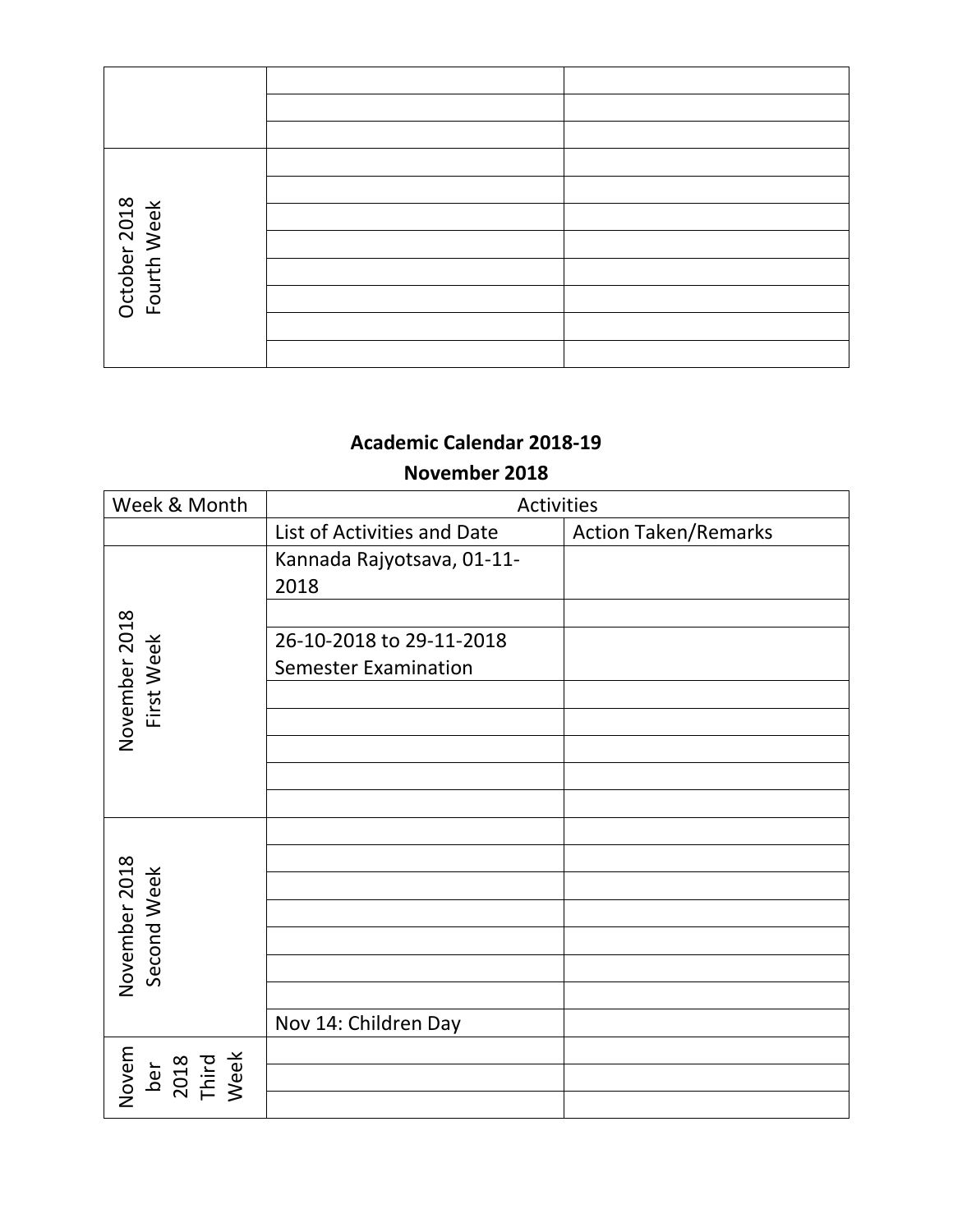| November 2018<br>Fourth Week |  |
|------------------------------|--|
|                              |  |
|                              |  |
|                              |  |
|                              |  |
|                              |  |

#### **December 2018**

| Week & Month                         | Activities                                  |                             |
|--------------------------------------|---------------------------------------------|-----------------------------|
|                                      | List of Activities and Date                 | <b>Action Taken/Remarks</b> |
| December 2018<br>First Week          |                                             |                             |
| December 2018<br>Second Week         | 10-12-2017 College reopen<br>after Vacation |                             |
| Dec<br>em<br><b>b</b><br>201<br>Thir |                                             |                             |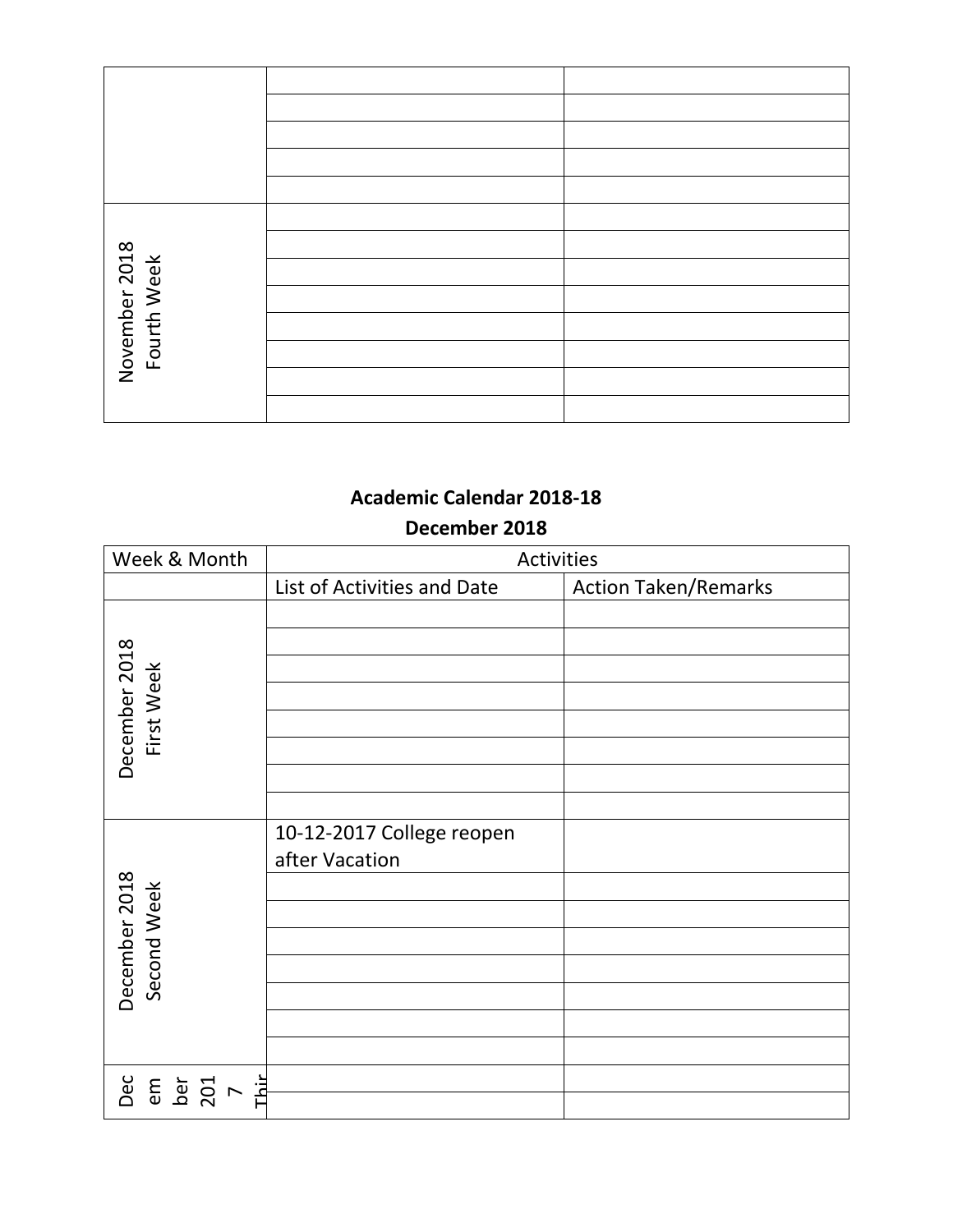|                              | Vishwamanava Dina, 29-12- |  |
|------------------------------|---------------------------|--|
|                              | 2016                      |  |
|                              |                           |  |
| December 2018<br>Fourth Week |                           |  |
|                              |                           |  |
|                              |                           |  |
|                              |                           |  |
|                              |                           |  |
|                              |                           |  |

#### **January 2019**

| Week & Month                              | Activities                  |                             |
|-------------------------------------------|-----------------------------|-----------------------------|
|                                           | List of Activities and Date | <b>Action Taken/Remarks</b> |
|                                           |                             |                             |
| January 2019<br>First Week                |                             |                             |
|                                           |                             |                             |
|                                           |                             |                             |
|                                           |                             |                             |
|                                           | 12-01-2019 Youth Day        |                             |
|                                           |                             |                             |
|                                           |                             |                             |
| January 2019<br>Second Week               |                             |                             |
|                                           |                             |                             |
|                                           |                             |                             |
|                                           |                             |                             |
| $\subset$<br>⊃<br>σ<br>᠊ᢐ<br>$\mathbf{r}$ |                             |                             |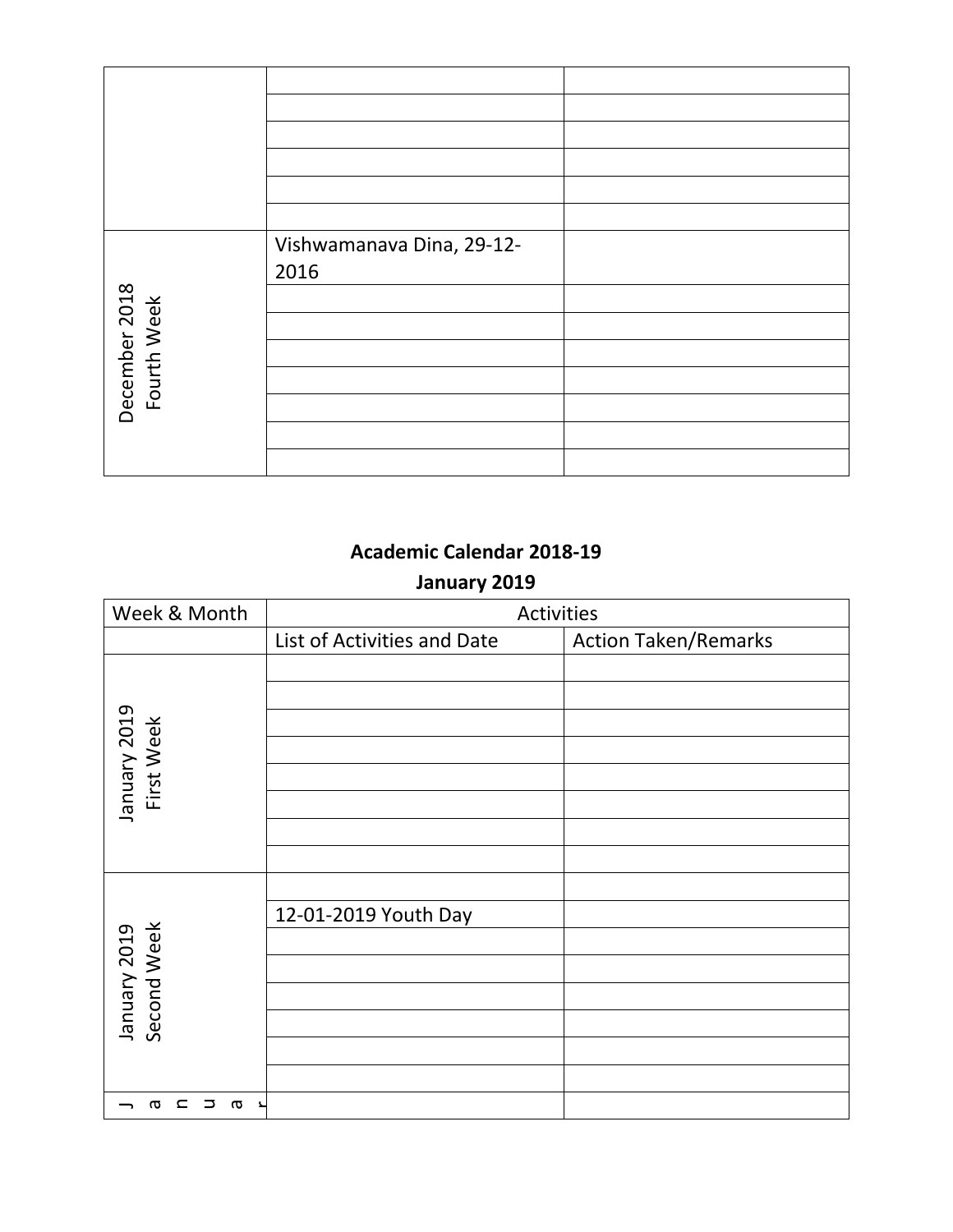|                             | 25-01-2019 Disaster                    |  |
|-----------------------------|----------------------------------------|--|
|                             | <b>Management Programme</b>            |  |
|                             |                                        |  |
|                             | 26 <sup>th</sup> January- Republic Day |  |
| January 2019<br>Fourth Week |                                        |  |
|                             | 31-01-2019 Commemoration of            |  |
|                             | Kuvempu and Bendre                     |  |
|                             | 31-01-2019 Oath ELC                    |  |
|                             |                                        |  |
|                             |                                        |  |

# **Academic Calendar 2018-19 February 2019**

| Week & Month                       | <b>Activities</b>               |                             |
|------------------------------------|---------------------------------|-----------------------------|
|                                    | List of Activities and Date     | <b>Action Taken/Remarks</b> |
|                                    | 01-02-2019 Food Festival        |                             |
|                                    | 01-02-2019 Business             |                             |
|                                    | Entrepreneur's Achievement      |                             |
|                                    | <b>Presentation by Students</b> |                             |
|                                    |                                 |                             |
| First Week                         |                                 |                             |
| February 2019                      |                                 |                             |
|                                    |                                 |                             |
|                                    |                                 |                             |
|                                    |                                 |                             |
|                                    | 09-02-2019 Parents Meeting      |                             |
| February<br>2019<br>Second<br>Week |                                 |                             |
|                                    |                                 |                             |
|                                    |                                 |                             |
|                                    |                                 |                             |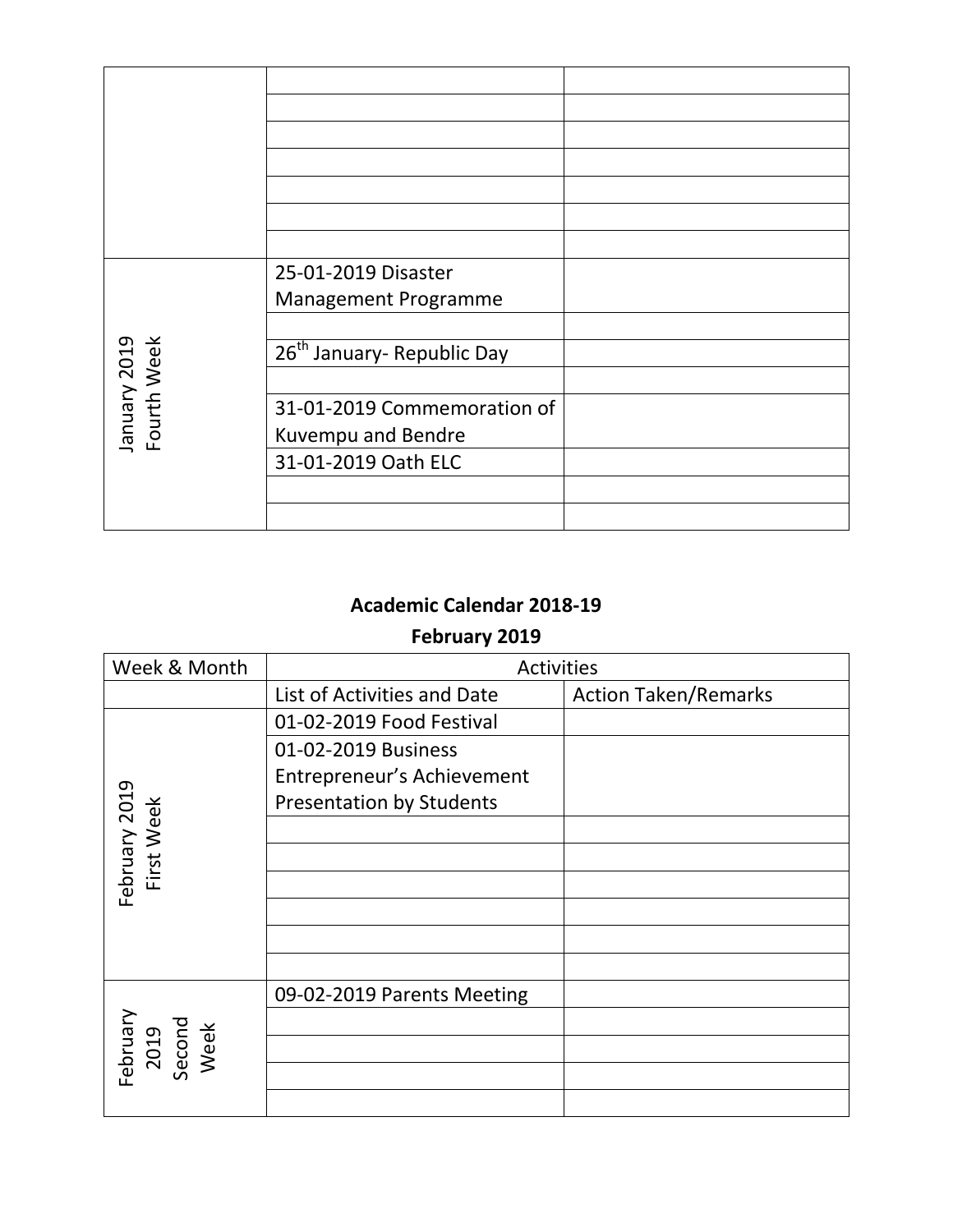|                              | 20-02-2019 Consumer Rights |  |
|------------------------------|----------------------------|--|
|                              | Awareness Programme        |  |
|                              |                            |  |
| February 2019<br>Third Week  |                            |  |
|                              |                            |  |
|                              |                            |  |
|                              |                            |  |
|                              |                            |  |
|                              |                            |  |
|                              |                            |  |
|                              |                            |  |
|                              |                            |  |
|                              |                            |  |
| February 2019<br>Fourth Week |                            |  |
|                              |                            |  |
|                              |                            |  |
|                              |                            |  |
|                              |                            |  |
|                              |                            |  |
|                              |                            |  |

**March 2019**

| Week & Month             | <b>Activities</b>           |                             |
|--------------------------|-----------------------------|-----------------------------|
|                          | List of Activities and Date | <b>Action Taken/Remarks</b> |
|                          | 06-03-2019 to 12-03-2019    |                             |
|                          | Internal assessment         |                             |
|                          |                             |                             |
|                          | 06-03-2019 Celebration of   |                             |
|                          | International Women's Day   |                             |
| March 2019<br>First Week |                             |                             |
|                          |                             |                             |
|                          |                             |                             |
|                          |                             |                             |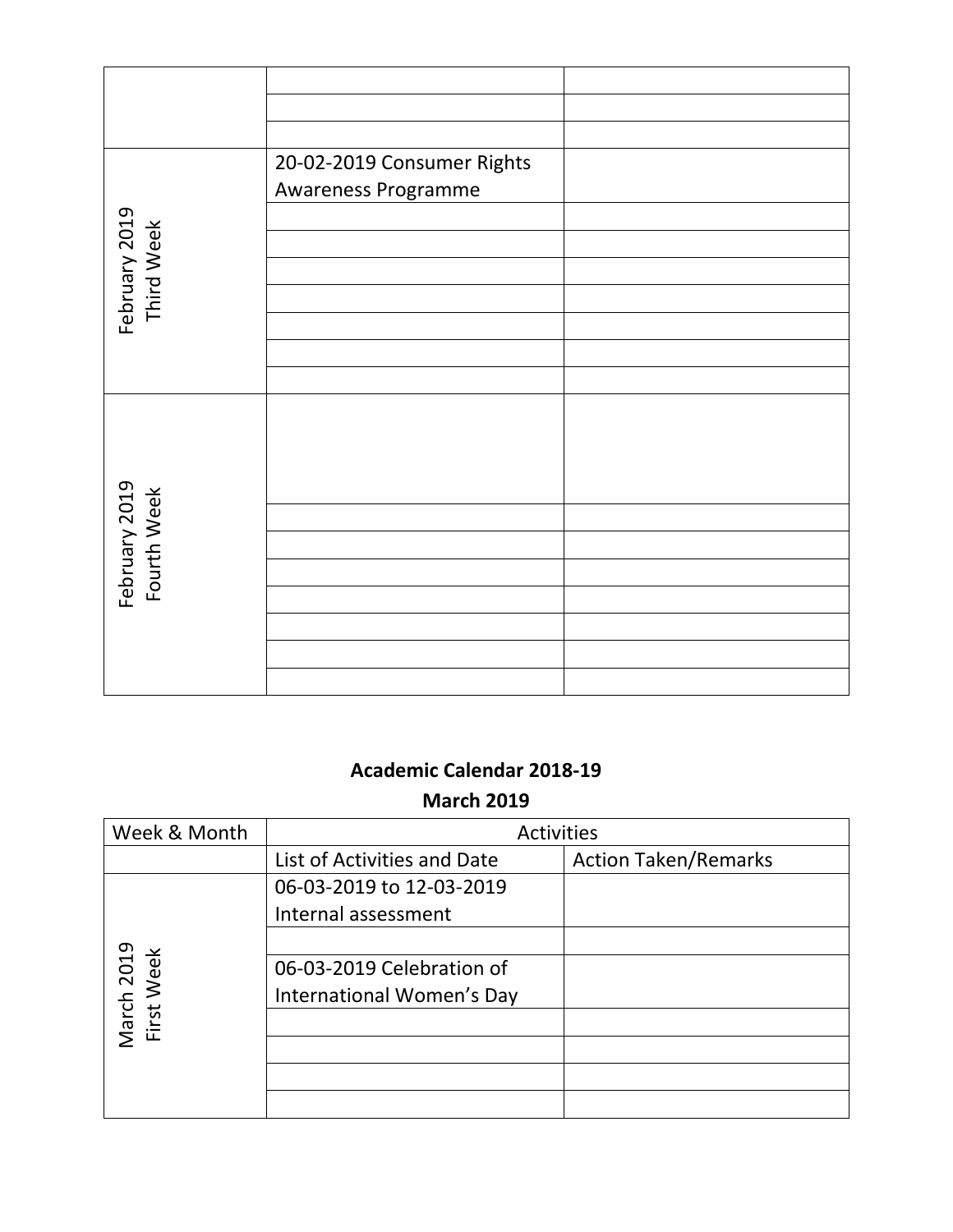| March 2019<br>Second Week |  |
|---------------------------|--|
|                           |  |
|                           |  |
|                           |  |
|                           |  |
|                           |  |
|                           |  |
|                           |  |
|                           |  |
| March 2019<br>Third Week  |  |
|                           |  |
|                           |  |
|                           |  |
|                           |  |
| March 2019<br>Fourth Day  |  |
|                           |  |
|                           |  |
|                           |  |
|                           |  |
|                           |  |
|                           |  |

**April 2019**

| Week & Month      | <b>Activities</b>           |                             |
|-------------------|-----------------------------|-----------------------------|
|                   | List of Activities and Date | <b>Action Taken/Remarks</b> |
|                   |                             |                             |
| 2018<br>rst<br>ee |                             |                             |
| pril              |                             |                             |
|                   |                             |                             |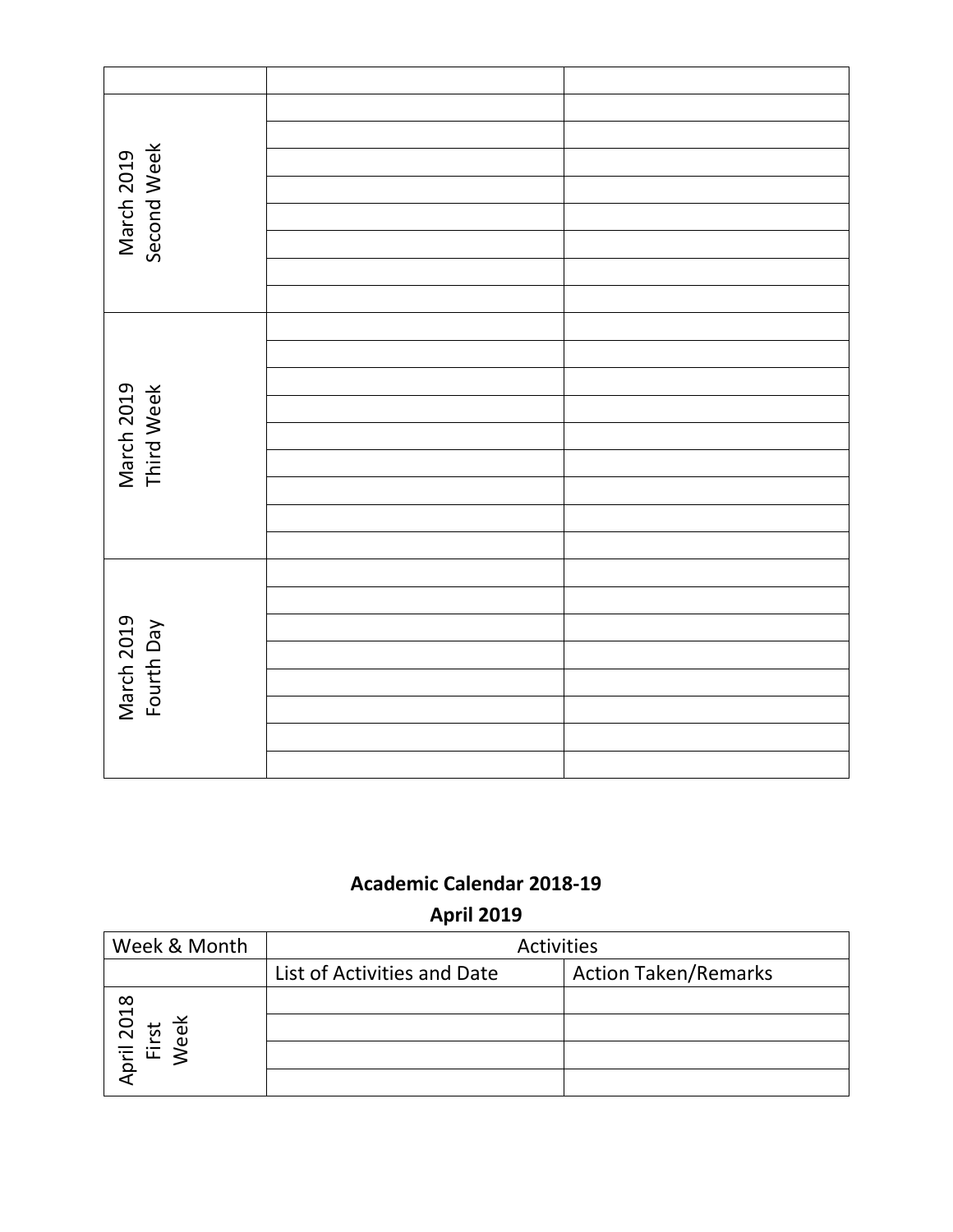|                           | 11-04-2019 Special Lecture   |  |
|---------------------------|------------------------------|--|
|                           | Organized by Placement Cell  |  |
|                           |                              |  |
|                           |                              |  |
|                           | 13-04-2019 Cultural          |  |
|                           | Competitions                 |  |
|                           | 14-04-2019 Ambedkar Jayanthi |  |
|                           |                              |  |
|                           | 16-04-2018 College Day       |  |
| April 2019<br>Second Week |                              |  |
|                           |                              |  |
|                           |                              |  |
|                           |                              |  |
|                           |                              |  |
|                           |                              |  |
| April 2019<br>Third Week  |                              |  |
|                           |                              |  |
|                           |                              |  |
|                           |                              |  |
|                           |                              |  |
|                           |                              |  |
|                           | 25-04-2018-29-05-2018        |  |
| April 2019<br>Fourth Day  | <b>Semester Examination</b>  |  |
|                           |                              |  |
|                           |                              |  |
|                           |                              |  |
|                           |                              |  |
|                           |                              |  |
|                           |                              |  |
|                           |                              |  |

# **May 2019**

| Week & Month    | <b>Activities</b>                  |                             |
|-----------------|------------------------------------|-----------------------------|
|                 | List of Activities and Date        | <b>Action Taken/Remarks</b> |
| $\geq$ m $\geq$ | $\sim$ $\leq$ Semester Examination |                             |